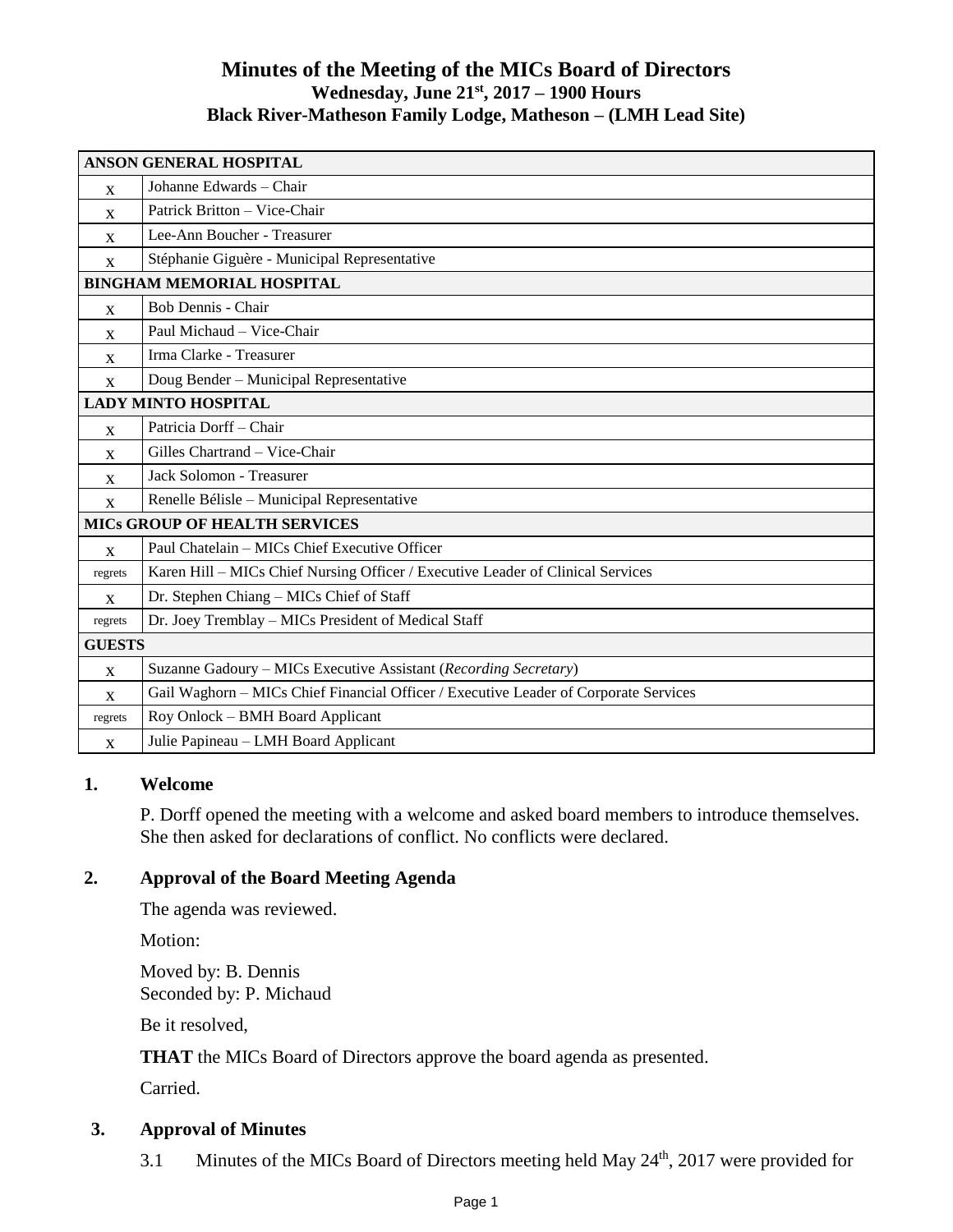information.

3.2 7.3 last bullet – remove the physician's name; 11.4 change "deep vein thrombosis" to "peripheral vascular disease"

Motion:

Moved by: I. Clarke Seconded by: P. Britton

Be it resolved,

THAT the MICs Board of Directors approve the minutes of the meeting held May 24<sup>th</sup>, 2017 as amended.

Carried.

### **4. Finance Reports**

4.1 G. Waghorn provided a brief overview of the capital budgets for each site. Each boardroom will be receiving upgrades.

Motion: Approval of the 2017-2018 Capital Budgets

**THAT** the MICs Board of Directors approve the Capital and IT Budgets for the fiscal year 2017-2018 as recommended by the MICs Audit and Finance Committee in the amounts as presented.

Moved by: J. Edwards Seconded by: G. Chartrand

Carried.

## **5. Partnership Business**

- 5.1 Review of the Board Work Plan
	- Isabelle will present the sentinel events at the September meeting
	- Johanne recommended that HR present a report on stats at the next meeting
- 5.2 May Board Effectiveness Survey
	- 11 out of 14 surveys were submitted.
- 5.3 Approval of revised Board Governance Committee
	- The terms of reference were revised to reflect current practices as amended Moved by: P. Britton Seconded by: B. Dennis
- 5.4 Approval of revised MICs Nominating Committee Terms of Reference
	- These terms of reference were developed as they did not previously exist Moved by: G. Chartrand Seconded by: R. Belisle
- 5.5 Election of Directors
	- P. Dorff called on the CEO to begin the nomination process

## **ELECTION OF BINGHAM MEMORIAL HOSPITAL CHAIR**

- Nomination of B. Dennis was moved by P. Michaud, seconded by I. Clarke.
- No further nominations were presented.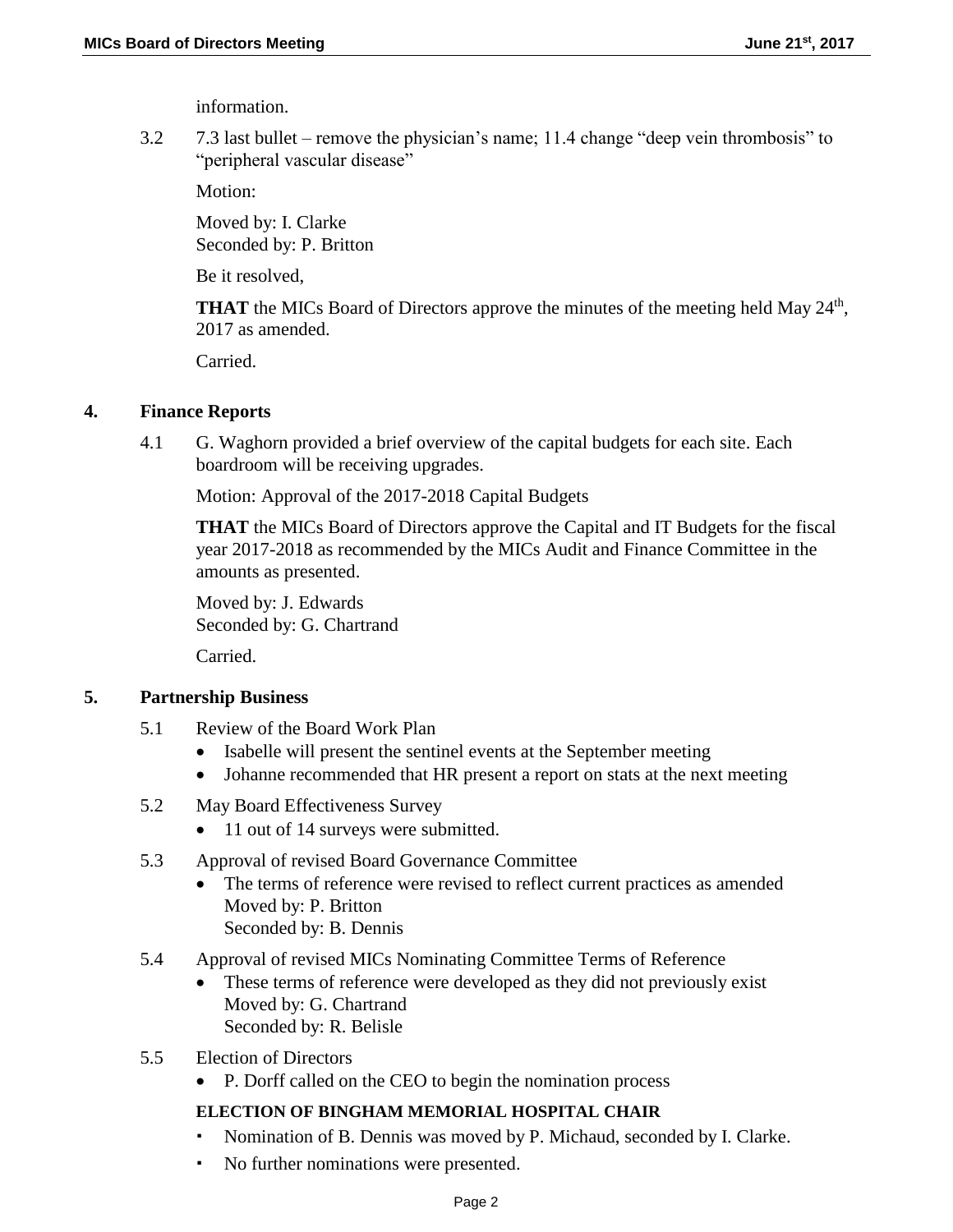- B. Dennis agreed to let his name stand.
- B. Dennis was then declared Chair for the 2017/2018 fiscal year.
- The meeting was turned over to the Chair to conduct the remainder of elections.

### **ELECTION OF BINGHAM MEMORIAL HOSPITAL VICE-CHAIR**

- Nomination of I. Clarke was moved by B. Dennis, seconded by P. Michaud.
- No further nominations were presented.
- I. Clarke agreed to let her name stand.
- I. Clarke was then declared Vice-Chair for the 2017/2018 fiscal year.

#### **ELECTION OF BINGHAM MEMORIAL HOSPITAL TREASURER**

- Nomination of R. Onlock was moved by I. Clarke, seconded by B. Dennis.
- No further nominations were presented.
- R. Onlock agreed to let his name stand.
- R. Onlock was then declared Treasurer for the 2017/2018 fiscal year.

### **ELECTION OF ANSON GENERAL HOSPITAL CHAIR**

- Nomination of J. Edwards was moved by P. Britton, seconded by S. Giguère.
- No further nominations were presented.
- J. Edwards agreed to let her name stand.
- J. Edwards was then declared Chair for the 2017/2018 fiscal year.
- The meeting was turned over to the Chair to conduct the remainder of elections.

## **ELECTION OF ANSON GENERAL HOSPITAL VICE-CHAIR**

- Nomination of P. Britton was moved by J. Edwards, seconded by L. Boucher.
- No further nominations were presented.
- P. Britton agreed to let his name stand.
- P. Britton was then declared Vice-Chair for the 2017/2018 fiscal year.

#### **ELECTION OF ANSON GENERAL HOSPITAL TREASURER**

- Nomination of L. Boucher was moved by P. Britton, seconded by S. Giguère.
- No further nominations were presented.
- L. Boucher agreed to let her name stand.
- L. Boucher was then declared Treasurer for the 2017/2018 fiscal year.

#### **ELECTION OF LADY MINTO HOSPITAL CHAIR**

- Nomination of P. Dorff was moved by G. Chartrand, seconded by R. Bélisle.
- No further nominations were presented.
- P. Dorff agreed to let her name stand.
- P. Dorff was then declared Chair for the 2017/2018 fiscal year.
- The meeting was turned over to the Chair to conduct the remainder of elections.

## **ELECTION OF LADY MINTO HOSPITAL VICE-CHAIR**

Nomination of Gilles Chartrand was moved by P. Dorff, seconded by R. Bélisle.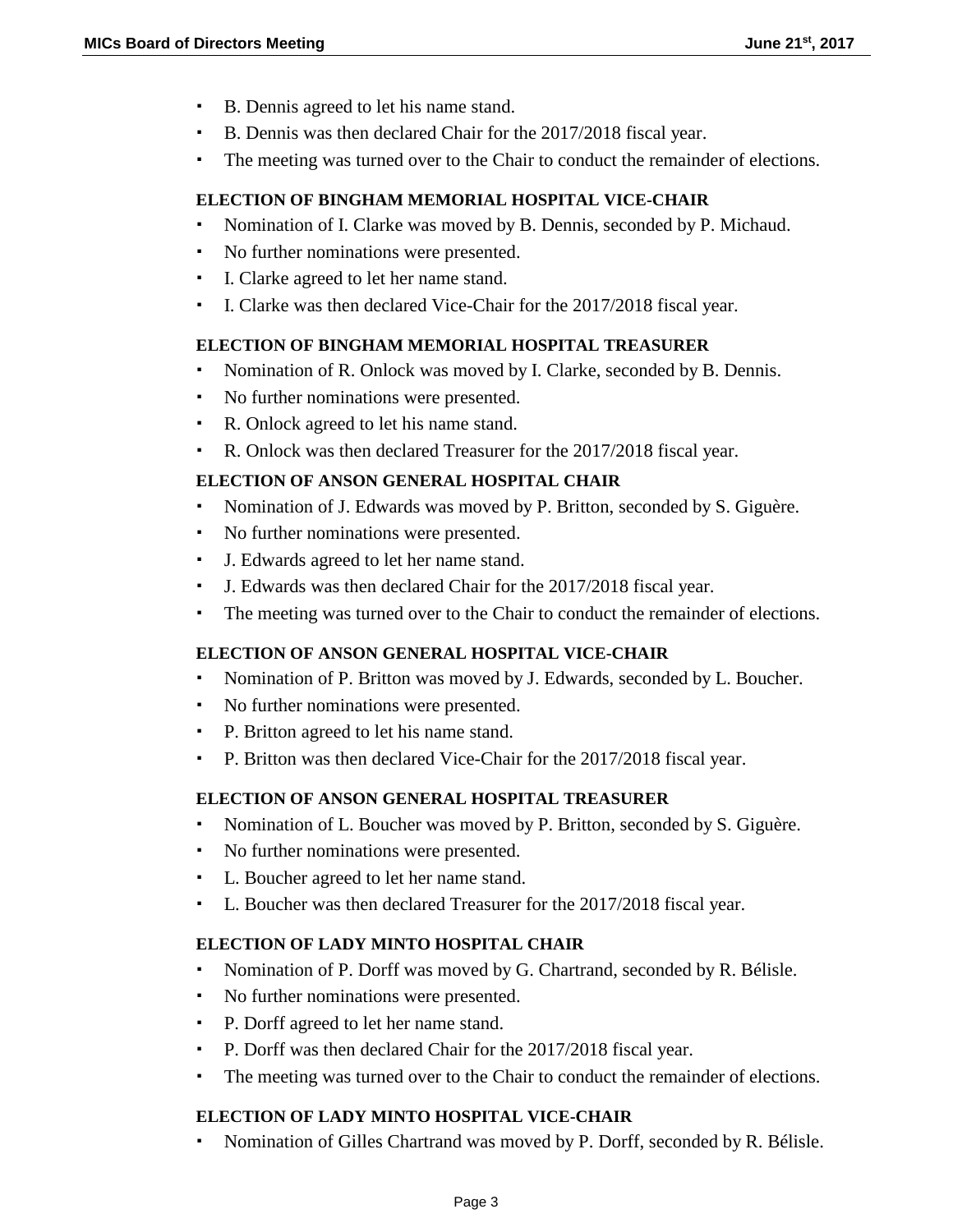- No further nominations were presented.
- G. Chartrand agreed to let his name stand.
- G. Chartrand was then declared Vice-Chair for the 2017/2018 fiscal year.

### **ELECTION OF LADY MINTO HOSPITAL TREASURER**

- Nomination of J. Papineau was moved by G. Chartrand, seconded by R. Bélisle.
- No further nominations were presented.
- J. Papineau agreed to let her name stand.
- J. Papineau was then declared Treasurer for the 2017/2018 fiscal year.
- 5.6 Signing of the Directors' Declaration
	- Each board member was asked to sign their declaration and return it to the EA

### **6. Next Meeting Date**

■ Wednesday, September 26<sup>th</sup>, 2017 at 6:00 p.m. (BMH Lead Site)

### **7. In-Camera**

7.1 Motion to go in-camera

Moved by: R. Bélisle Seconded by: S. Giguère

- 7.2 Hospital Privileges
- 7.3 Discussion regarding board attendance
- 7.4 Discussion regarding Chief of Staff's performance appraisal
- 7.5 Discussion regarding Chief Executive Officer's performance appraisal
- 7.6 Motion to go out of in-camera

Moved by: P. Britton Seconded by: S. Giguère

**8.** Approval of Hospital Privileges for Dr. Ruth Dubin and change of status from "courtesy" to "Active" for B. Sutherland

Be it resolved,

**THAT** the MICs Board of Directors approve the consulting hospital privileges for Dr. Ruth Dubin as well as the change in status from "consulting" to "active" for NP Buffy Sutherland as recommended by the MICs Medical Advisory Committee as presented.

Moved by: J. Edwards Seconded by: I. Clarke

Carried.

**9.** Approval of Chief Executive Officer's Compensation

**THAT** the MICs Board of Directors approves the CEO's compensation (achieving his annual goals and Quality Improvement Plan targets) in the amount of 4.78% which equals a total of \$9,060.02 as presented.